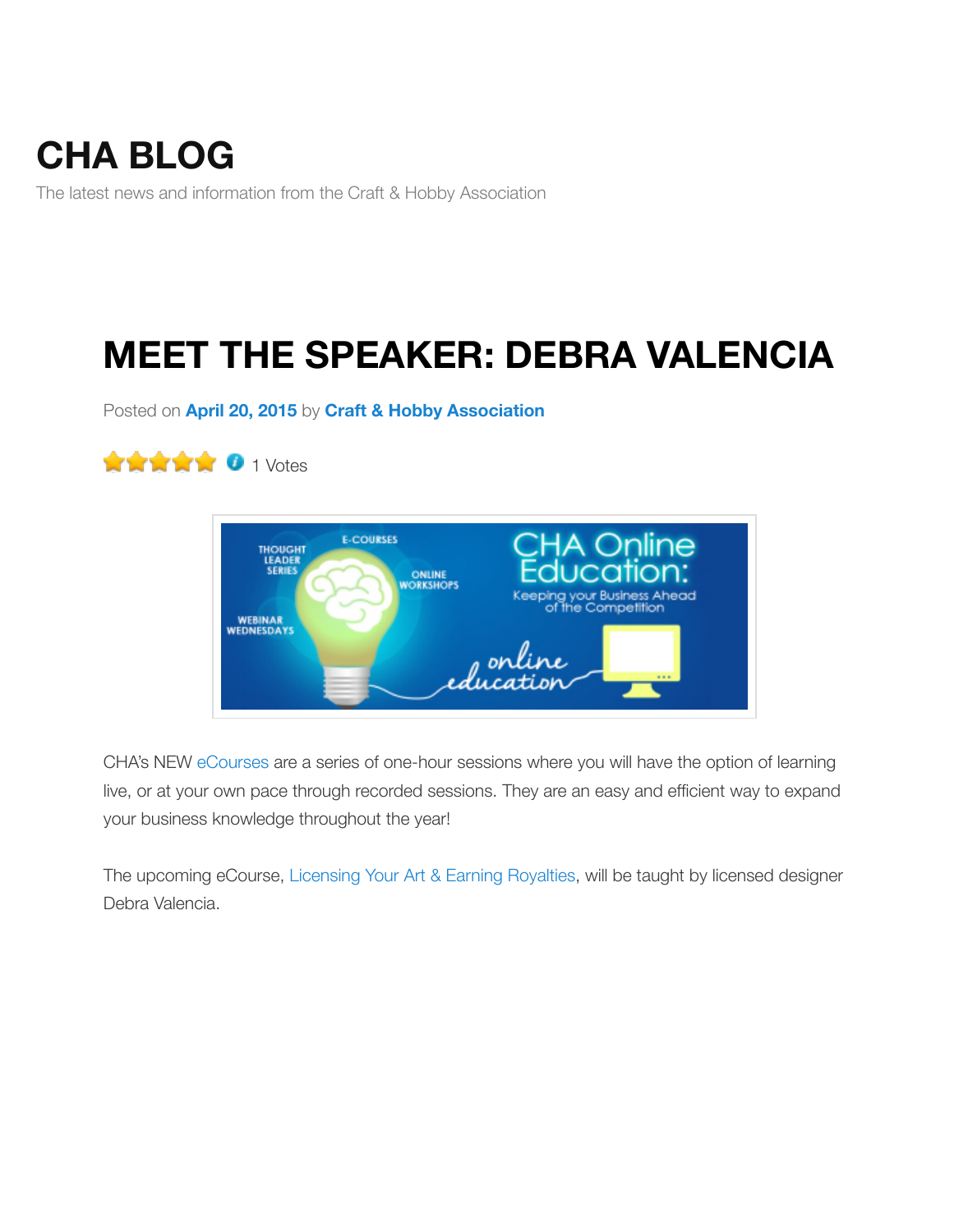

Debra Valencia is a surface designer, textile artist, graphic designer, product inventor and busine entrepreneur. She has worked in the design field as a creative director for several award-winning firms, having worked on multi-disciplinary projects worldwide. Debra lectures nationwide at major colleges, universities and creative professional organizations, and teaches seminars on the art licensing business. In addition, she has 14 years of experience teaching both studio and busines courses at art colleges.

Debra's surface designs are currently licensed with 32 manufacturers and produced on 1,000+ products in stationery, textiles, home décor, gift, beauty and fashion accessories. Debra's expert branding, consumer trends and product design makes her a key resource in providing strategic direction for product line development to manufacturers.

#### *Tell us a little about yourself.*

I've been an artist and a crafter since my childhood. I studied graphic design in college and have been working in the creative field ever since. I took an interest in greeting card design and textile design. In 2008, I switched gears to focus on licensing my designs.

#### *What are the top takeaways that students will learn by taking your class?*

- 1. How to market yourself as a licensed artist.
- 2. How to make submissions directly to manufacturers without a trade show or agent.

### *What's the biggest challenge that artists/designers/graphic designers face when starting an art licensing business?*

The revenue stream is extremely long. You have to be willing to do the work now and not get paid 12 to 18 months as deals are secured and products are brought to market.

*Each week you'll be covering a different step on how artists can take their businesses the next level. What new skills can participants expect to walk away with by the end of the course?*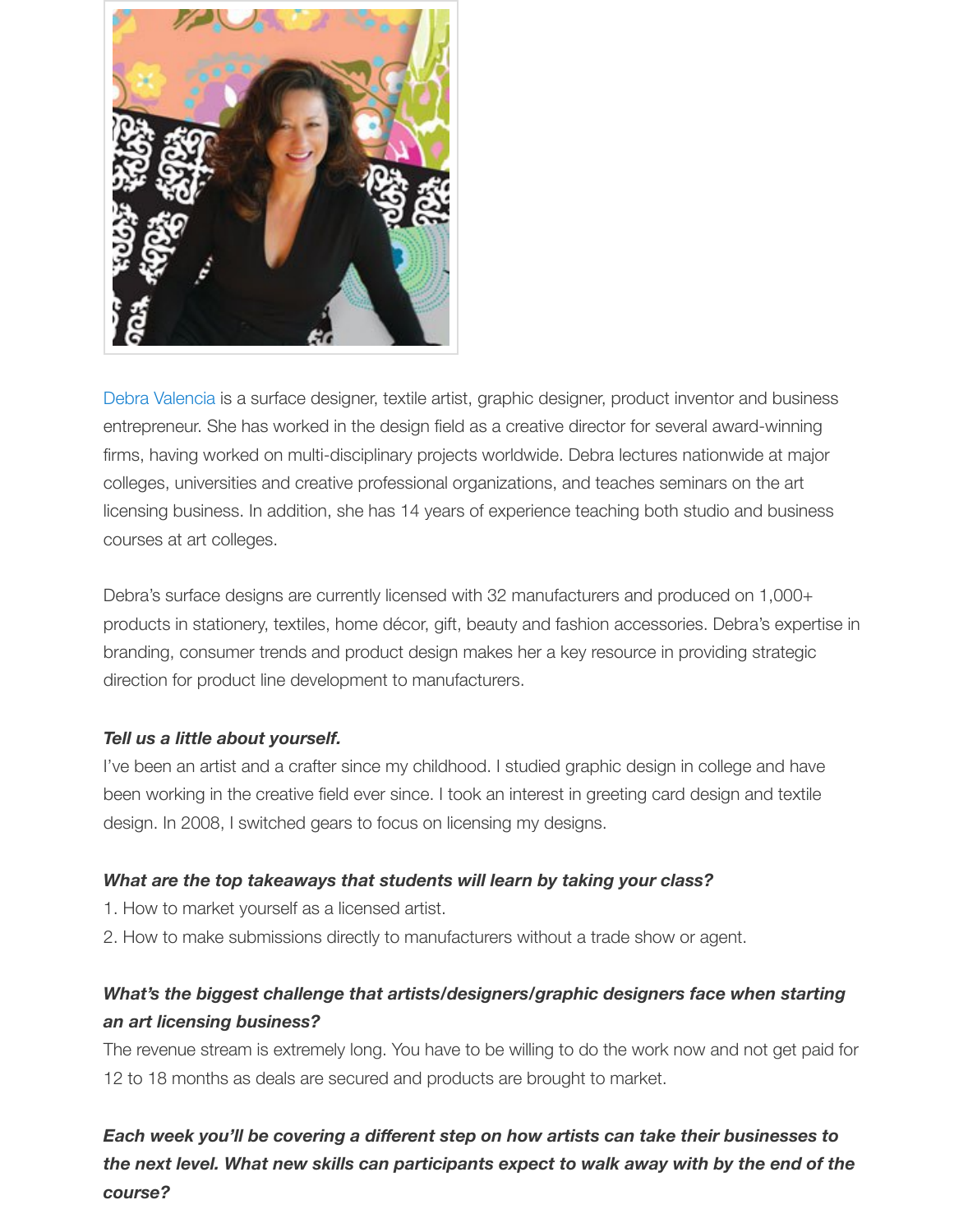2015. Courses will take place every Thursday from 8:00 PM – 9:00 PM EST. Can't make it to the sessions on Thursdays? No worries! We are recording the courses so you can access them at y convenience!

During this three week eCourse Debra will take you step-by-step through the following:

#### **Week 1:**

What Is Art Licensing? Overview of Opportunities How to Get Started

#### **Week 2:**

Understanding the Business Side **Marketing** Making Submissions

#### **Week 3:**

Agents vs. Self-Representation Working with Manufacturers Resources and Strategic Plan

#### Register today!

# **SHARE THIS:**  $\blacktriangleright$  Twitter **2**  $\parallel$  in LinkedIn  $\parallel$  **f** Facebook  $\parallel \blacktriangleright$  Email  $\parallel \blacktriangleright$  Print  $\parallel \triangleleft$  Reddit  $\bigstar$  Like

One blogger likes this.

#### **[RELATED](https://craftandhobby.wordpress.com/2015/04/20/meet-the-speaker-debra-valencia/?share=twitter&nb=1&nb=1)**

## [Online Ed](https://widgets.wp.com/likes/#)u[catio](http://en.gravatar.com/annjsd)n at Your **Fingertips**

In "Craft & Hobby Association"

Meet The Speaker: Meet Crystal Washington In "#CHAShow" In "#CHAShow"

## MEET THE SPEAKER: MIKE PERIU